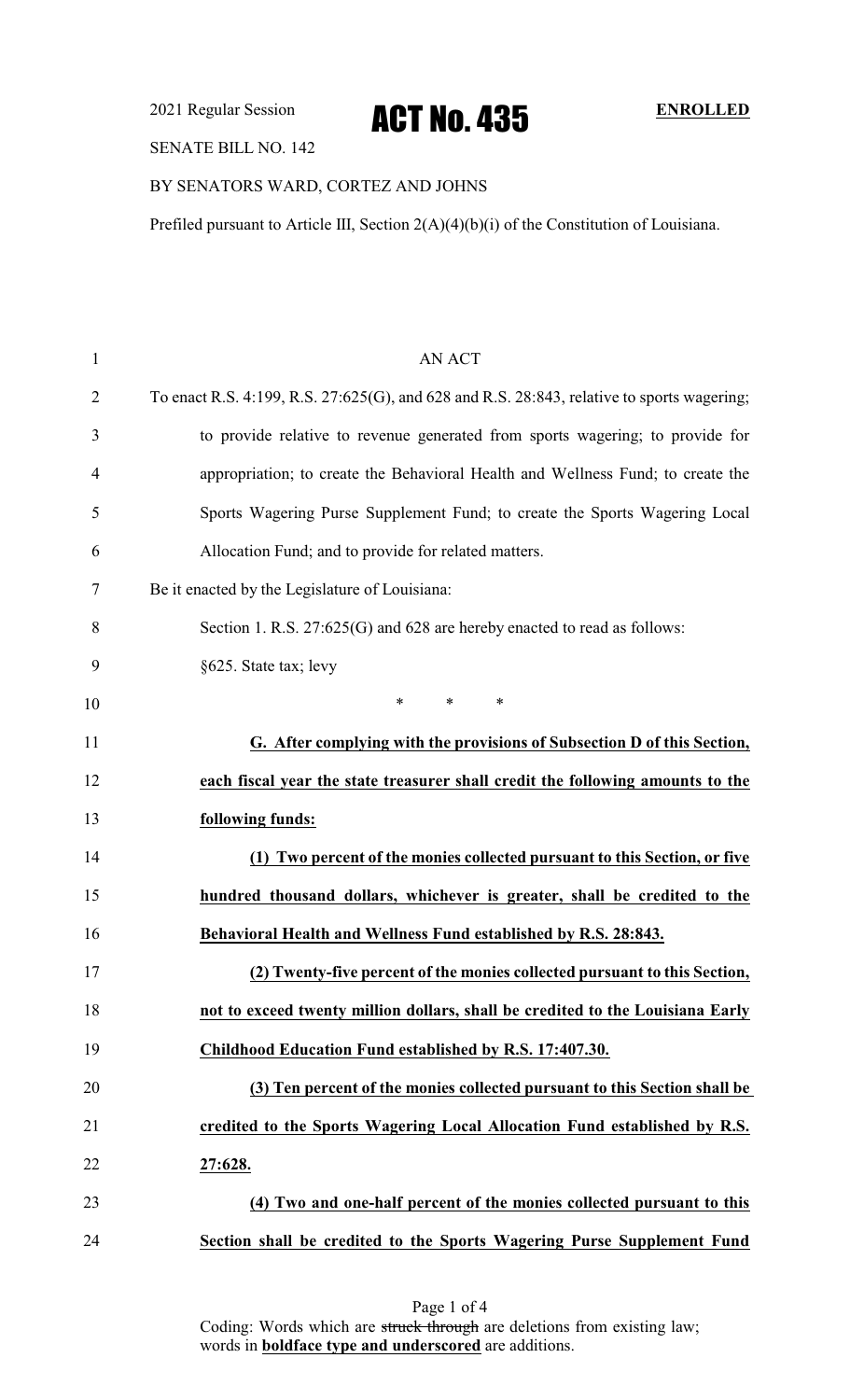### **SB NO. 142 ENROLLED**

| $\mathbf{1}$   | established by R.S. 4:199. Monies in the Sports Wagering Purse Supplement         |
|----------------|-----------------------------------------------------------------------------------|
| $\overline{2}$ | Fund shall only be withdrawn pursuant to an appropriation by the legislature      |
| 3              | and monies shall be appropriated to the Louisiana State Racing Commission         |
| 4              | solely for the uses and in proportion provided in R.S. 4:199.                     |
| 5              | (5) Two percent of the monies collected pursuant to this Section, not to          |
| 6              | exceed five hundred thousand dollars, shall be credited to the Disability Affairs |
| 7              | Trust Fund established by R.S. 46:2583.                                           |
| 8              | (6) Any remaining funds shall be available as state general funds.                |
| 9              | $\ast$<br>$\ast$<br>$\ast$                                                        |
| 10             | §628. Sports Wagering Local Allocation Fund                                       |
| 11             | A. There is hereby created in the state treasury a special fund to be             |
| 12             | known as the Sports Wagering Local Allocation Fund, hereafter referred to as      |
| 13             | the "fund".                                                                       |
| 14             | B. Monies in the fund shall be remitted monthly, by proportionate                 |
| 15             | distribution, to each parish governing authority in which the taxable conduct     |
| 16             | pursuant to R.S. 27:625 occurred.                                                 |
| 17             | Section 2. R.S. 4:199 is hereby enacted to read as follows:                       |
| 18             | §199. Sports Wagering Purse Supplement Fund; creation                             |
| 19             | A. There is hereby created in the state treasury a special fund to be             |
| 20             | known as the Sports Wagering Purse Supplement Fund, hereafter referred to         |
| 21             | in this Section as the "fund".                                                    |
| 22             | B. Any appropriation by the legislature to the Louisiana State Racing             |
| 23             | Commission from the fund shall be utilized to supplement purses as provided       |
| 24             | in this Section.                                                                  |
| 25             | C. Monies in the fund shall be invested by the state treasurer in the same        |
| 26             | manner as monies in the state general fund. Interest earned on the investments    |
| 27             | of monies in the fund shall be deposited in and credited to the fund. Unexpended  |
| 28             | and unencumbered monies in the fund at the end of the fiscal year shall remain    |
| 29             | in the fund.                                                                      |
| 30             | D. Monies in the fund shall only be withdrawn pursuant to an                      |

Coding: Words which are struck through are deletions from existing law; words in **boldface type and underscored** are additions.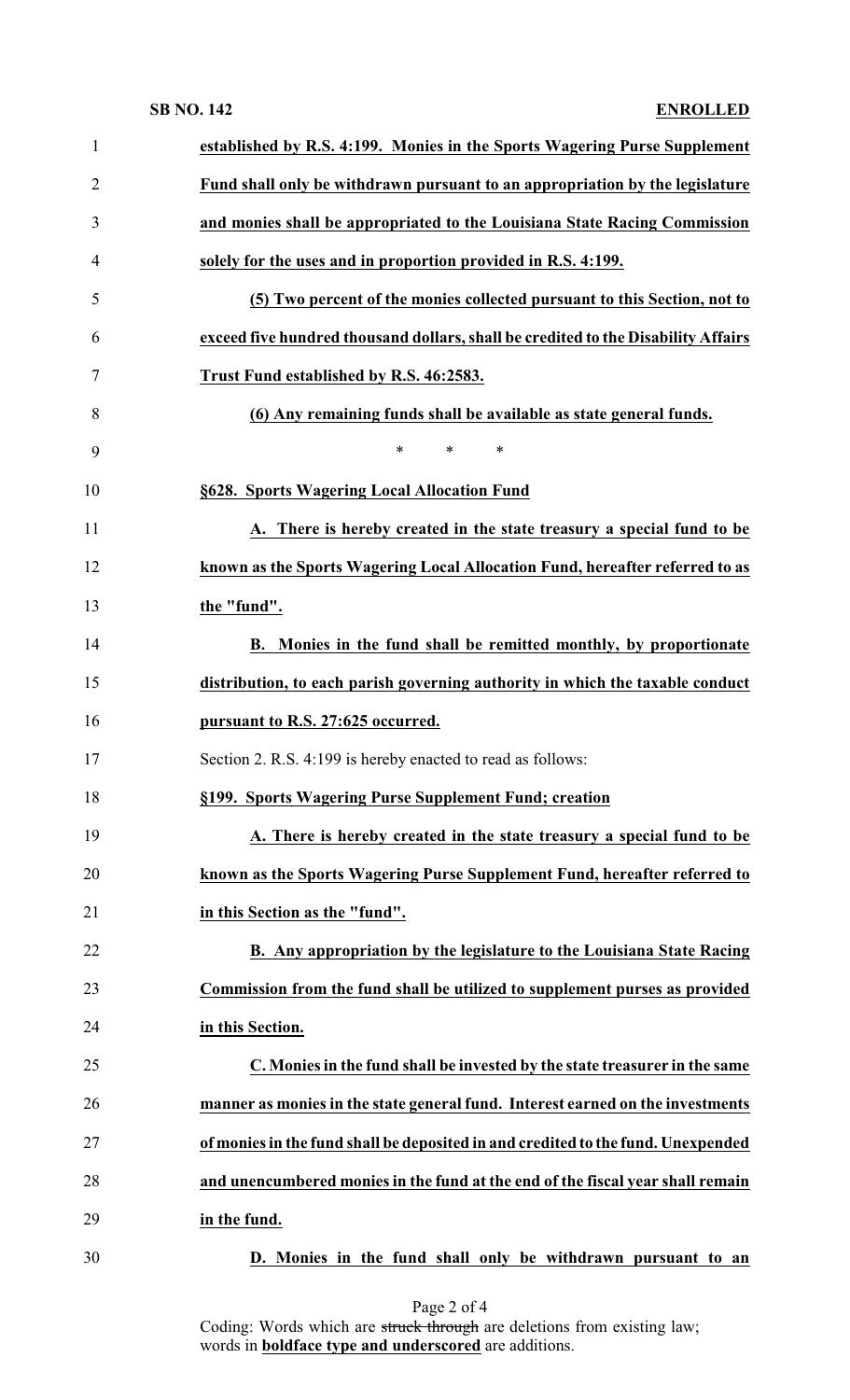| $\mathbf{1}$   | appropriation by the legislature solely to implement the provisions of this      |
|----------------|----------------------------------------------------------------------------------|
| $\overline{2}$ | Section.                                                                         |
| 3              | E. Each fiscal year, the commission shall allocate any appropriations            |
| $\overline{4}$ | received pursuant to R.S. $27:625(G)(4)$ as follows:                             |
| 5              | (1) Two-thirds of the funds appropriated to the commission pursuant to           |
| 6              | this Paragraph shall be allocated and provided to the licensed racing            |
| 7              | associations in the state which conduct live horse racing on the basis of the    |
| 8              | proportion of the number of thoroughbred race days each association              |
| 9              | conducted for the preceding year bears to the total number of thoroughbred       |
| 10             | race days conducted statewide for the preceding year, and such funds shall be    |
| 11             | used solely to supplement purses in accordance with a schedule or formula        |
| 12             | established by the purse committee of the Louisiana Thoroughbred Breeders        |
| 13             | Association on Louisiana-bred thoroughbred races.                                |
| 14             | (2) One-third of the funds appropriated to the commission pursuant to            |
| 15             | this Paragraph shall be allocated and provided to the licensed racing            |
| 16             | associations in the state which conduct live horse racing on the basis of the    |
| 17             | proportion of the number of quarter horse race days each association conducted   |
| 18             | for the preceding year bears to the total number of quarter horse race days      |
| 19             | conducted statewide for the preceding year, and such funds shall be used solely  |
| 20             | to supplement purses in accordance with a schedule or formula established by     |
| 21             | the purse committee of the Louisiana Quarter Horse Breeders Association on       |
| 22             | Louisiana-bred quarter horse races.                                              |
| 23             | Section 3. R.S. 28:843 is hereby enacted to read as follows:                     |
| 24             | §843. Behavioral Health and Wellness Fund; creation                              |
| 25             | A. There is hereby created in the state treasury a special fund to be            |
| 26             | known as the Behavioral Health and Wellness Fund, hereafter referred to in       |
| 27             | this Section as the "fund".                                                      |
| 28             | B. Any appropriations, public or private grants, gifts, or donations             |
| 29             | received by the state or by the Department of Health or its office of behavioral |
| 30             | health or human services districts for the purposes of this Chapter, except for  |

Coding: Words which are struck through are deletions from existing law; words in **boldface type and underscored** are additions.